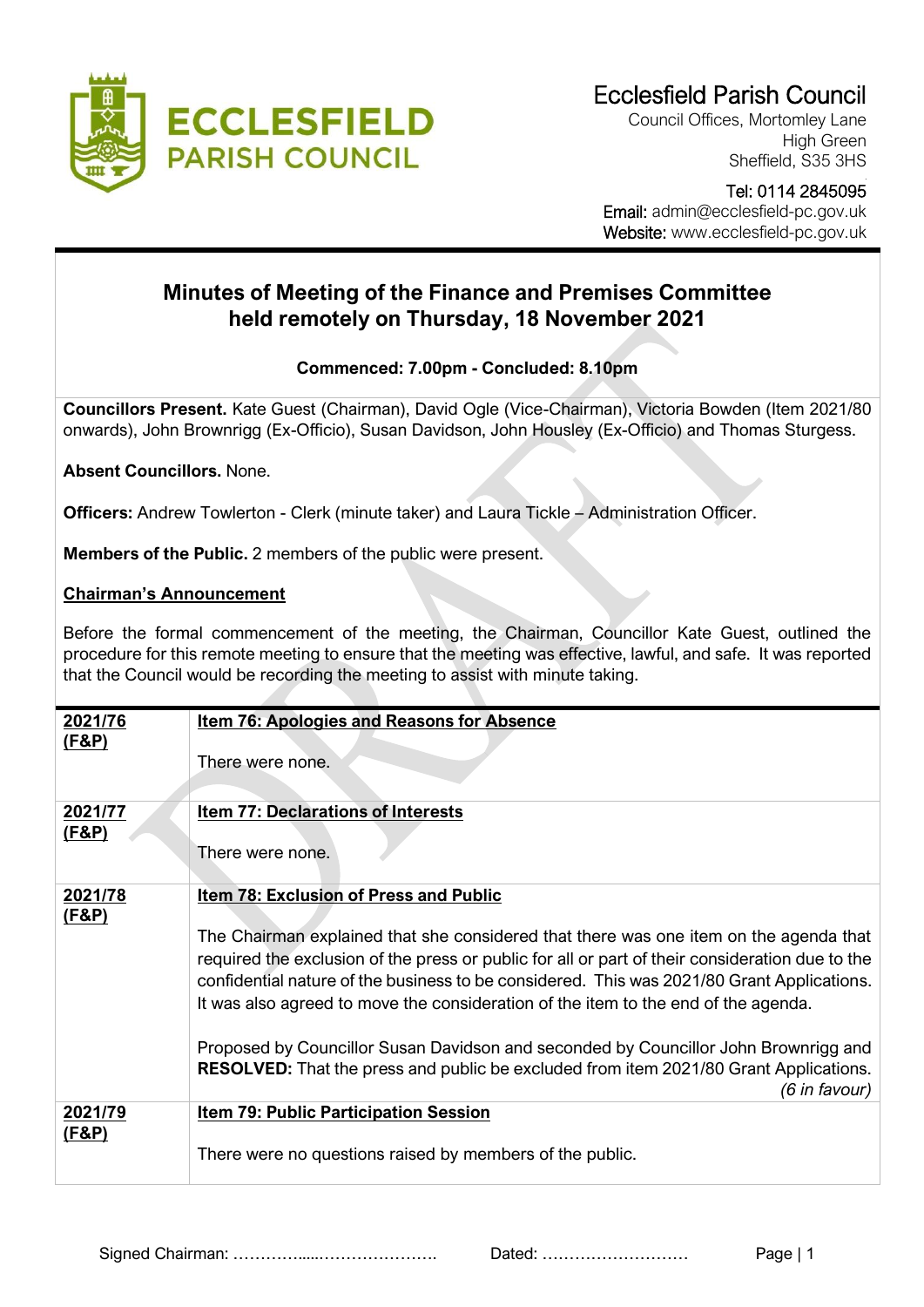| 2021/80          | <b>Item 80: Grant Applications</b>                                                                                                                                                                                                                                                                                                                                                                                                                                                                                                                              |
|------------------|-----------------------------------------------------------------------------------------------------------------------------------------------------------------------------------------------------------------------------------------------------------------------------------------------------------------------------------------------------------------------------------------------------------------------------------------------------------------------------------------------------------------------------------------------------------------|
| <u>(F&amp;P)</u> | The Council had received the following Grant Applications:                                                                                                                                                                                                                                                                                                                                                                                                                                                                                                      |
|                  | <b>Ward Based Grant</b>                                                                                                                                                                                                                                                                                                                                                                                                                                                                                                                                         |
|                  | • Paces Sheffield                                                                                                                                                                                                                                                                                                                                                                                                                                                                                                                                               |
|                  | <b>Covid Support and Recovery Fund Grant</b><br>• Thorncliffe Bowling Club                                                                                                                                                                                                                                                                                                                                                                                                                                                                                      |
|                  | These applications were considered.                                                                                                                                                                                                                                                                                                                                                                                                                                                                                                                             |
|                  | 1. Proposed by Councillor David Ogle and seconded by Councillor Thomas Sturgess and<br><b>RESOLVED:</b> That it is recommended to Council that Paces Sheffield should receive a grant<br>of £3,300 from the Ward Based Grant Programme towards a ceiling hoist system and the<br>amount allocated be split equally across the Ward allocations.                                                                                                                                                                                                                 |
|                  | $(6$ in favour)                                                                                                                                                                                                                                                                                                                                                                                                                                                                                                                                                 |
|                  | 2. Proposed by Councillor David Ogle and seconded by Councillor Susan Davidson and<br><b>RESOLVED:</b> That it is recommended to Council that Thorncliffe Bowling Club be awarded<br>a grant of £3,381 in response to a loss of income due to the COVID Pandemic from the<br><b>COVID Recovery Fund.</b>                                                                                                                                                                                                                                                        |
|                  | (7 in favour)                                                                                                                                                                                                                                                                                                                                                                                                                                                                                                                                                   |
|                  | With regard to the Thorncliffe Bowling Club application, the Council also offered to<br>promote its activities on the Council website and more generally.                                                                                                                                                                                                                                                                                                                                                                                                       |
| 2021/81          | <b>Item 81: Ward Based Grants 6 Monthly Review</b>                                                                                                                                                                                                                                                                                                                                                                                                                                                                                                              |
| <u>(F&amp;P)</u> | It was reported that at its 3rd December meeting (Minute 2020/090 (5)) the Council agreed<br>that its small grants programme should move to a Ward based approach in the financial<br>year 2021/202 and that the approach should be reviewed before the end of April 2022. As<br>it was approximately six months after the introduction of the new approach, it was<br>considered timely to review its introduction. This was then discussed. The general view<br>was that while it was still in its 'infancy', the new grants system was progressing well both |
|                  | in terms of its purpose as well as its administration. While some tweaks could be made to<br>its administration, no major changes were required at this time. Laura Tickle, the<br>Administration Officer, was asked and offered to provide to all Councillors, a monthly<br>breakdown of expenditure by ward.                                                                                                                                                                                                                                                  |
| 2021/82          | <b>Item 82: Finance and Premises Committee Minutes</b>                                                                                                                                                                                                                                                                                                                                                                                                                                                                                                          |
| <u>(F&amp;P)</u> | Councillor Kate Guest provided a brief overview of the approved minutes and matters<br>arising from the meeting held on 21 October 2021. It was confirmed that quotes were<br>being sought for the Chairman's Chain enhancements (minute 2021/71 F&P) as well as the<br>New Fire Alarm for Community Room (minute 2021/72 F&P). A brief update was also<br>provided on Item Notice Board Review (minute 2021/70 F&P).                                                                                                                                           |
| 2021/83          | <b>Item 83: Review of Council Contracts</b>                                                                                                                                                                                                                                                                                                                                                                                                                                                                                                                     |
| <u>(F&amp;P)</u> | An update was given on the review of the Council contracts. It was confirmed that this was<br>coming to an end with all the Council contracts reviewed or in the process of being<br>reviewed. The main outstanding ones were in relation to the telephone system and the<br>photocopying service. These were then discussed. It was agreed progress with both<br>should be discussed at the next meeting.                                                                                                                                                      |